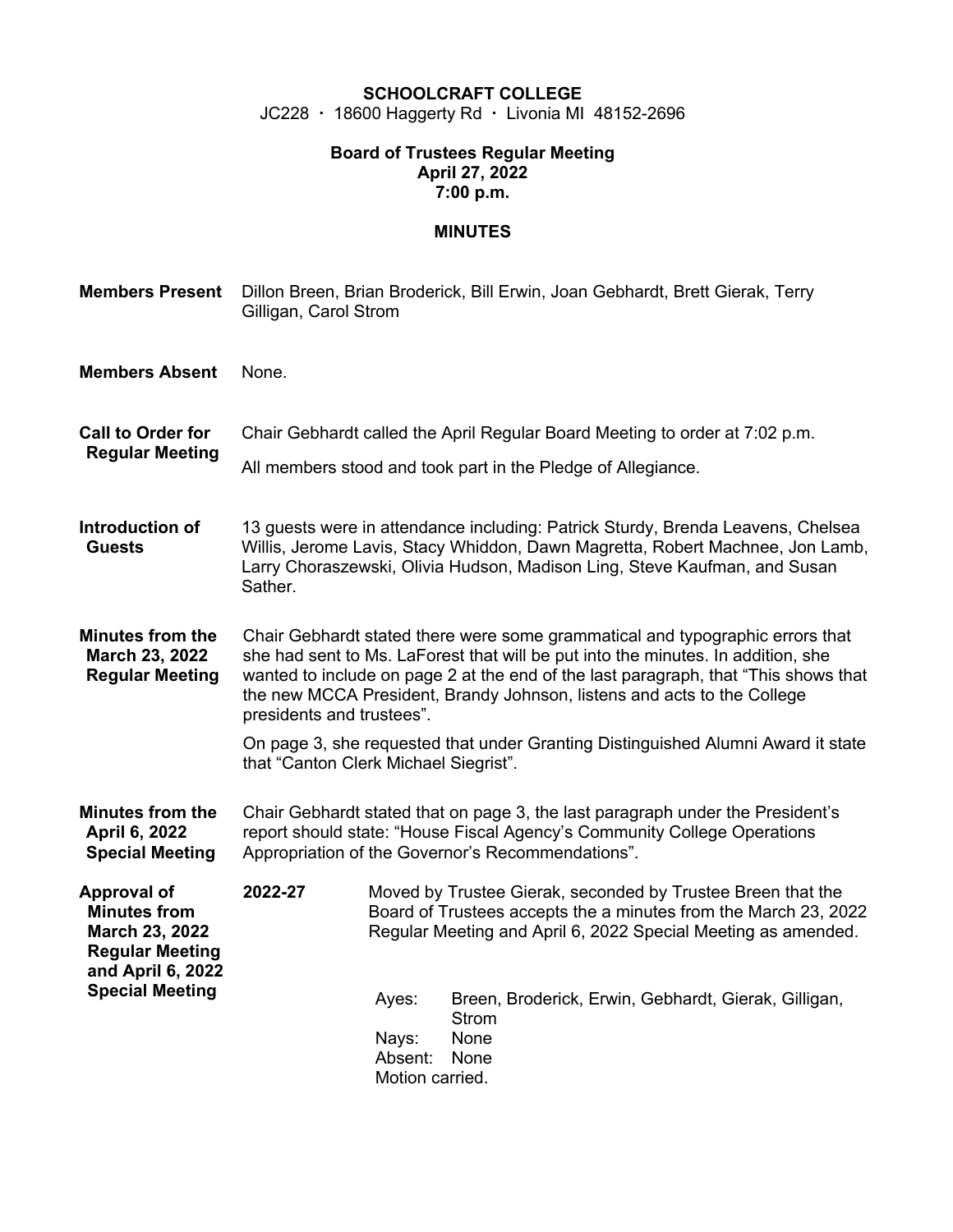| <b>Communications</b><br>to the Board                                       | Ms. Beth LaForest stated that the Trustees had before them personalized<br>stationary from Khan from the Design and Duplication Center as well as "The<br>Graduates Almanac" produced by the Foundation to be given out at<br>commencement.                                                                                                                                                                                                                                                      |  |  |  |  |  |
|-----------------------------------------------------------------------------|--------------------------------------------------------------------------------------------------------------------------------------------------------------------------------------------------------------------------------------------------------------------------------------------------------------------------------------------------------------------------------------------------------------------------------------------------------------------------------------------------|--|--|--|--|--|
| <b>Comments from</b><br><b>Trustees</b>                                     | Chair Gebhardt congratulated Dawn Magretta upon receiving her Master's degree.<br>She shared with the other trustees a message from Dawn which stated that she<br>was "very fortunate that Schoolcraft and the Board invests in their employees."                                                                                                                                                                                                                                                |  |  |  |  |  |
|                                                                             | Chair Gebhardt shared that so far in April the Trustees have attended nine events.                                                                                                                                                                                                                                                                                                                                                                                                               |  |  |  |  |  |
|                                                                             | 4/1 Barefoot in the Park Theater Production<br>$\bullet$<br>4/13 Joint Northville and Northville Township State of the Community<br>٠<br>4/14 Employee Appreciation Luncheon<br>$\bullet$<br>4/19 Registered Apprentice Completers<br>$\bullet$<br>4/21 Culinary Arts Recognition Ceremony<br>$\bullet$<br>4/23 PTK Induction Ceremony<br>$\bullet$<br>4/25 Meet and Greet with the Governor<br>$\bullet$<br>4/26 MCAP Celebration<br>$\bullet$<br>4/27 HSC Ribbon Cutting Ceremony<br>$\bullet$ |  |  |  |  |  |
|                                                                             | Trustee Erwin commented that all of the commencements and graduations were                                                                                                                                                                                                                                                                                                                                                                                                                       |  |  |  |  |  |
|                                                                             | still coming up in May.<br>Trustee Gierak stated that the I-275 landscaping on the sound wall around the cell<br>tower is adding a freshness to the area and he is very impressed.                                                                                                                                                                                                                                                                                                               |  |  |  |  |  |
| <b>Proposed</b><br><b>Timetable for</b><br>President's<br><b>Evaluation</b> | Chair Gebhardt has assigned Trustees Strom and Broderick, as well as herself, to<br>the President's Compensation Committee. The President will prepare for the<br>Trustees a report of the year's accomplishments around the College's Strategic<br>Plan.                                                                                                                                                                                                                                        |  |  |  |  |  |
|                                                                             | Accomplishments and Evaluation Form will go to the Trustees<br>May 11<br>First Meeting of the Compensation Committee<br>May 11<br>Special Board Meeting including Closed Session to discuss the<br>June 13<br><b>President's Evaluation</b>                                                                                                                                                                                                                                                      |  |  |  |  |  |
| <b>Summary of</b><br><b>Budget 2022/23</b>                                  | Jon Lamb, Chief Financial Officer, went through a brief presentation outlining the<br>Colleges General Fund Budget, Proposed Tuition and Fees, and the Ancillary<br>Fund Budgets.                                                                                                                                                                                                                                                                                                                |  |  |  |  |  |
| <b>Report of the</b><br><b>President</b>                                    | This month's spotlight was highlighting the Pythagorean Prize and the Math<br>Department. Larry Choraszewski, Math Faculty, and Olivia Hudson, Student and<br>21/22 First Prize Winner were in attendance.                                                                                                                                                                                                                                                                                       |  |  |  |  |  |
|                                                                             | Dr. Cerny also introduced Beth LaForest, Director of Strategic Operations and<br>Board Liaison, as part of the Leadership Team and Susan Sather, Senior Director<br>of Employee Financial Services, Pensions, and College Disbursements, as part of<br>the Executive Team to the Board of Trustees.                                                                                                                                                                                              |  |  |  |  |  |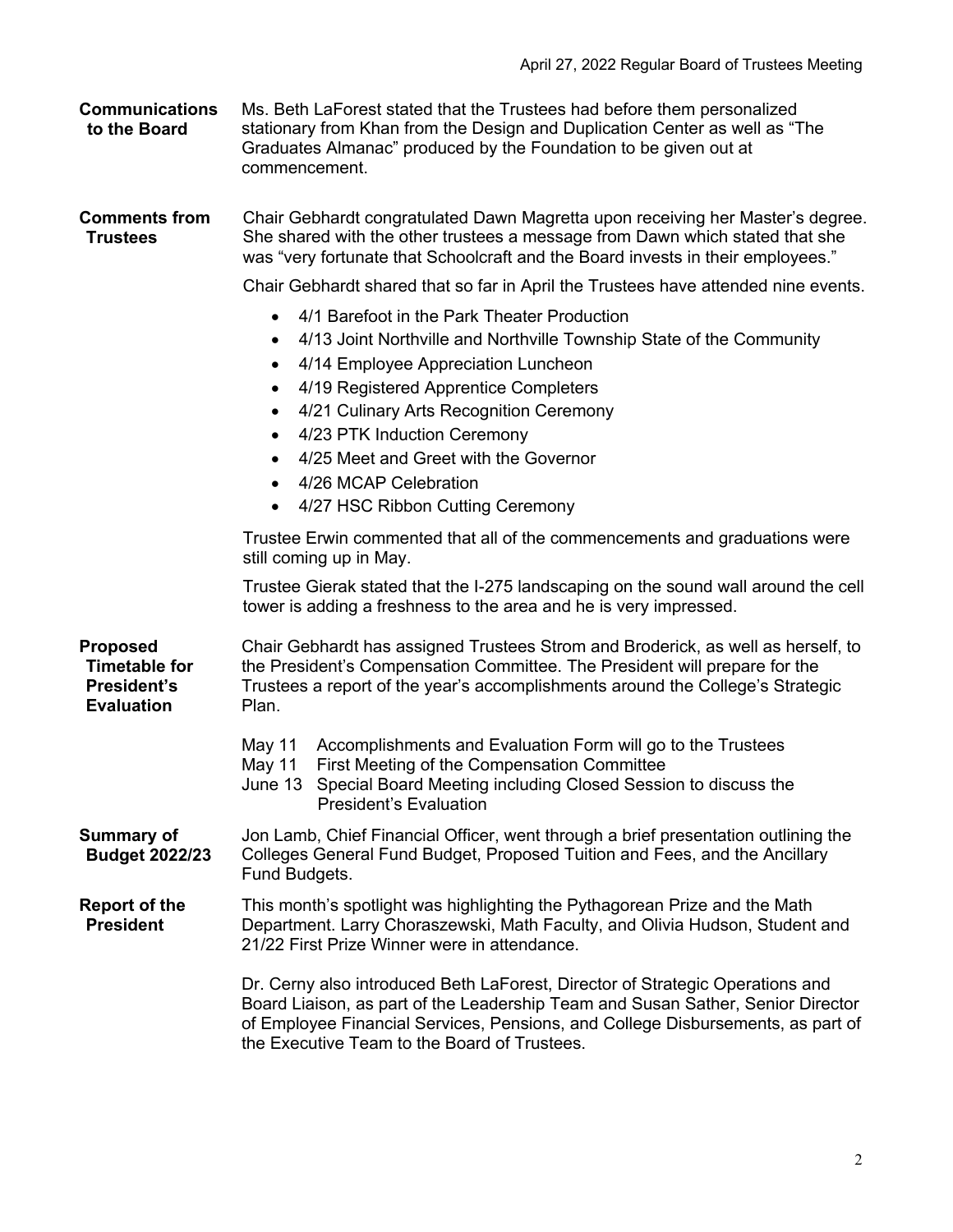| <b>Establishing Date</b><br>for Public Hearing<br>on the 2022/23<br><b>General</b><br><b>Operating Budget</b> | 2022-28 |                                                                                                                                                                                                                                                                                                                                                                     | Moved by Trustee Broderick, seconded by Trustee Breen, that in<br>accordance with "Act No. 43" of the Public Acts of 1963 and "Act<br>No. 2" of the Public Acts of 1968, the public hearing on the<br>2022/23 General Operating Budget be scheduled for Wednesday,<br>May 25, 2022, at 7:00 p.m., in the Board Conference Room. |  |
|---------------------------------------------------------------------------------------------------------------|---------|---------------------------------------------------------------------------------------------------------------------------------------------------------------------------------------------------------------------------------------------------------------------------------------------------------------------------------------------------------------------|---------------------------------------------------------------------------------------------------------------------------------------------------------------------------------------------------------------------------------------------------------------------------------------------------------------------------------|--|
|                                                                                                               |         | FURTHER BE IT RESOLVED that the administration is hereby<br>authorized to publish notice of such hearing in the Observer &<br>Eccentric and the Northville Record, newspapers of general<br>circulation within the College District.                                                                                                                                |                                                                                                                                                                                                                                                                                                                                 |  |
|                                                                                                               |         | Ayes:                                                                                                                                                                                                                                                                                                                                                               | Breen, Broderick, Erwin, Gebhardt, Gierak, Gilligan,<br><b>Strom</b>                                                                                                                                                                                                                                                            |  |
|                                                                                                               |         | Nays:<br>Absent:<br>Motion carried.                                                                                                                                                                                                                                                                                                                                 | None<br>None                                                                                                                                                                                                                                                                                                                    |  |
| <b>Granting a</b><br><b>Resolution of</b><br><b>Congratulations</b><br>of Retirement                          | 2022-29 |                                                                                                                                                                                                                                                                                                                                                                     | Moved by Trustee Strom, seconded by Trustee Erwin, that the<br>Board of Trustees offers congratulations to Michelle Kendall-<br>Williams on her accomplishments and service to the College and<br>extends to her best wishes.                                                                                                   |  |
|                                                                                                               |         | Ayes:<br>Nays:                                                                                                                                                                                                                                                                                                                                                      | Breen, Broderick, Erwin, Gebhardt, Gierak, Gilligan,<br><b>Strom</b><br>None                                                                                                                                                                                                                                                    |  |
|                                                                                                               |         | Absent:<br>Motion carried.                                                                                                                                                                                                                                                                                                                                          | None                                                                                                                                                                                                                                                                                                                            |  |
| <b>Granting a</b><br><b>Resolution of</b><br><b>Appreciation</b>                                              | 2022-30 | Moved by Trustee Strom, seconded by Trustee Broderick, that the<br>Board of Trustees adopts the following resolution: BE IT<br>RESOLVED that the Board of Trustees offers congratulations to<br>Christopher Kelly on his accomplishments and service to the<br>College and extends to him best wishes.                                                              |                                                                                                                                                                                                                                                                                                                                 |  |
|                                                                                                               |         | Ayes:                                                                                                                                                                                                                                                                                                                                                               | Breen, Broderick, Erwin, Gebhardt, Gierak, Gilligan,<br>Strom                                                                                                                                                                                                                                                                   |  |
|                                                                                                               |         | Nays:<br>Absent:<br>Motion carried.                                                                                                                                                                                                                                                                                                                                 | None<br>None                                                                                                                                                                                                                                                                                                                    |  |
| <b>Award of Fourth</b><br>2022-31<br>Year<br><b>Probationary</b><br><b>Contract</b>                           |         | Moved by Trustee Gierak, seconded by Trustee Breen, that a<br>fourth year probationary contract be issued to Jane Windell<br>beginning with the fall 2022 instructional college year as<br>recommended by the President in accordance with the provisions<br>of the Master Agreement between the Board of Trustees at<br>Schoolcraft College and the Faculty Forum. |                                                                                                                                                                                                                                                                                                                                 |  |
|                                                                                                               |         | Ayes:                                                                                                                                                                                                                                                                                                                                                               | Breen, Broderick, Erwin, Gebhardt, Gierak, Gilligan,<br><b>Strom</b>                                                                                                                                                                                                                                                            |  |
|                                                                                                               |         | Nays:<br>Absent:<br>Motion carried.                                                                                                                                                                                                                                                                                                                                 | None<br>None                                                                                                                                                                                                                                                                                                                    |  |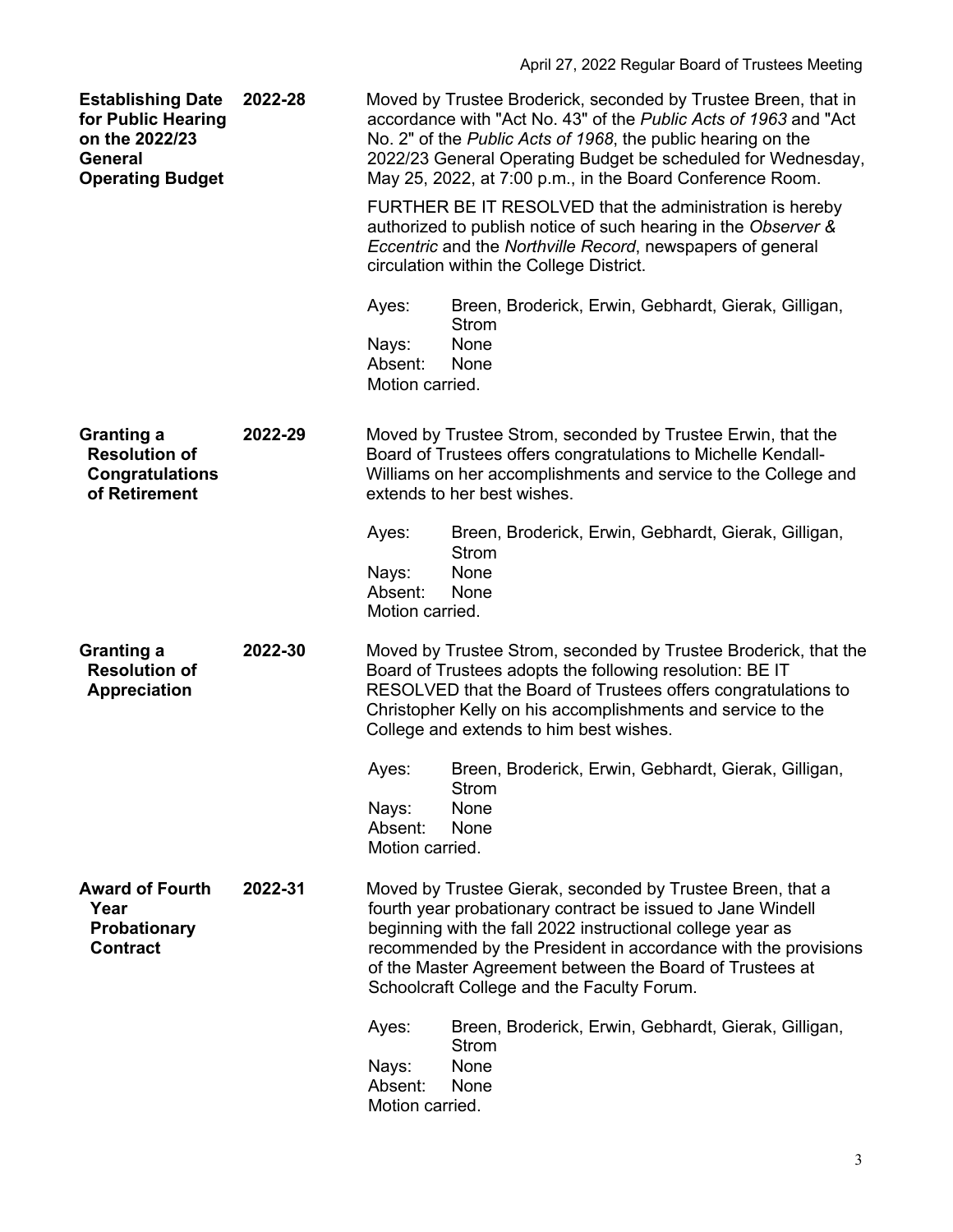| <b>Approval of</b><br><b>Articulation</b><br><b>Agreement with</b><br><b>Taylor School</b><br><b>District's</b><br><b>Cybersecurity</b><br><b>Course</b> | 2022-32 | Ayes:<br>Nays:<br>Absent:<br>Motion carried.                                                                                                                                                      | Moved by Trustee Strom, seconded by Trustee Gilligan, that the<br>Board of Trustees authorizes the administration to enter into an<br>articulation agreement with Taylor School District for CNT115 -<br><b>Cybersecurity Fundamentals.</b><br>Breen, Broderick, Erwin, Gebhardt, Gierak, Gilligan,<br><b>Strom</b><br>None<br>None                                                                                                 |
|----------------------------------------------------------------------------------------------------------------------------------------------------------|---------|---------------------------------------------------------------------------------------------------------------------------------------------------------------------------------------------------|-------------------------------------------------------------------------------------------------------------------------------------------------------------------------------------------------------------------------------------------------------------------------------------------------------------------------------------------------------------------------------------------------------------------------------------|
| <b>Award of</b><br><b>Purchase Order</b><br>- DDC Copier<br><b>Replacement</b>                                                                           | 2022-33 | (\$45,640).<br>Ayes:<br>Nays:<br>Absent:<br>Motion carried.                                                                                                                                       | Moved by Trustee Broderick, seconded by Trustee Strom, that the<br>Board of Trustees awards a purchase order for one (1) high<br>volume Canon Imagepress C710 production copier as defined in<br>the specifications to Canon Solutions America, Novi, Michigan, at<br>a total cost of forty-five thousand and six hundred and forty dollars<br>Breen, Broderick, Erwin, Gebhardt, Gierak, Gilligan,<br><b>Strom</b><br>None<br>None |
| Going into a<br><b>Closed Session</b>                                                                                                                    | 2022-34 | Moved by Trustee Strom, seconded by Trustee Gilligan, to<br>consider going into a closed session under the Open Meetings Act<br>section 8(d) to discuss the leasing of real property at 8:30 p.m. |                                                                                                                                                                                                                                                                                                                                                                                                                                     |
| (Roll Call Vote)                                                                                                                                         |         | Ayes:<br>Nays:<br>Absent:<br>Motion carried.                                                                                                                                                      | Breen, Broderick, Erwin, Gebhardt, Gierak, Gilligan,<br><b>Strom</b><br>None<br>None                                                                                                                                                                                                                                                                                                                                                |
| <b>Reconvening into</b><br>an Open<br><b>Meeting</b>                                                                                                     | 2022-25 | Moved by Trustee Gierak, seconded by Trustee Breen, to enter<br>back into an Open Meeting at 9:34 p.m.                                                                                            |                                                                                                                                                                                                                                                                                                                                                                                                                                     |
| (Roll Call Vote)                                                                                                                                         |         | Ayes:<br>Nays:<br>Absent:<br>Motion carried.                                                                                                                                                      | Breen, Broderick, Erwin, Gebhardt, Gierak, Gilligan,<br><b>Strom</b><br>None<br>None                                                                                                                                                                                                                                                                                                                                                |

**Adjournment** Chair Gebhardt adjourned the meeting at 9:35 p.m.

**∄**lizabeth LaForest, Associate Secretary

Joan a. Hebhardt